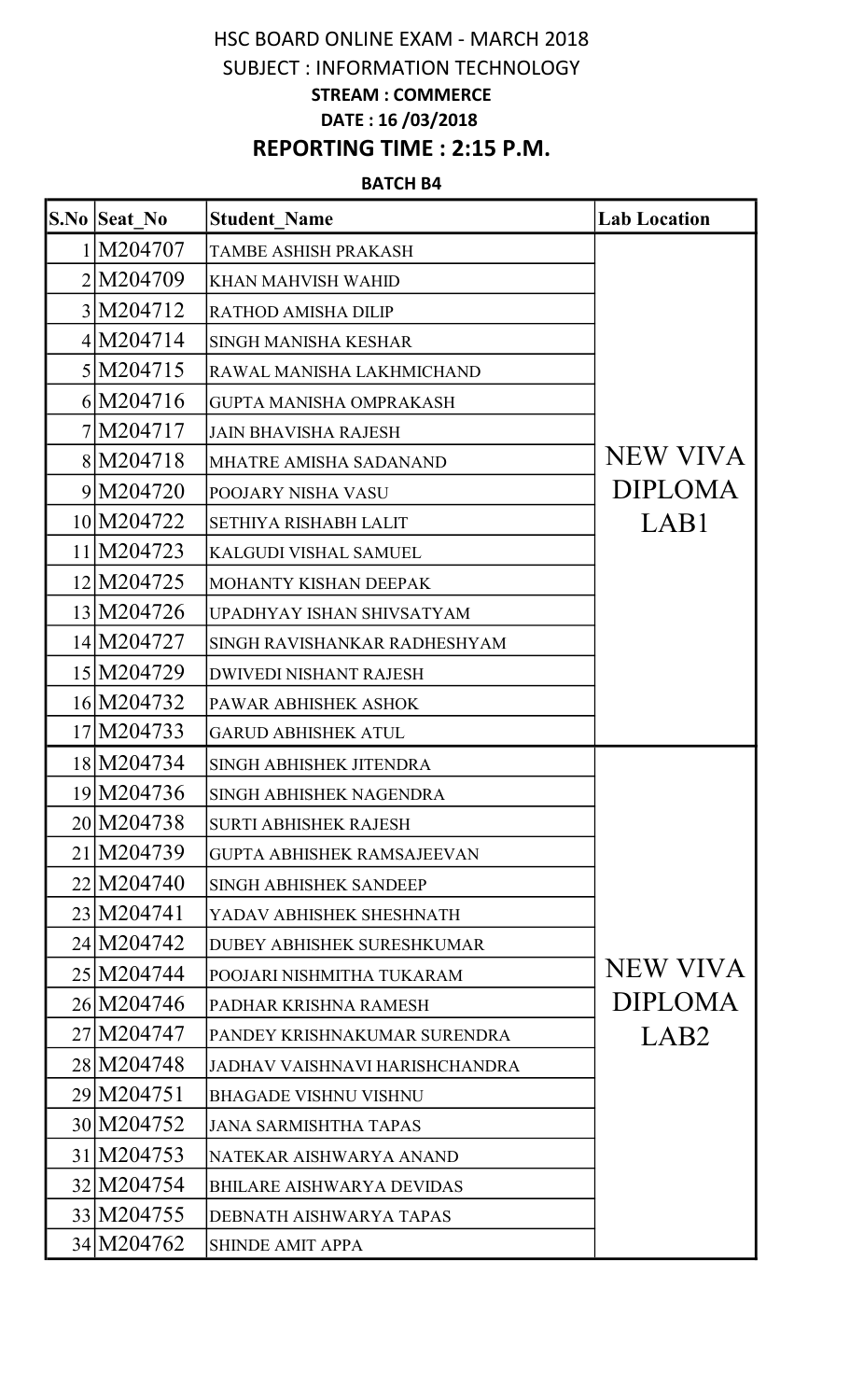| 35 M204770   | <b>GUPTA MOHIT OMPRAKASH</b>    |                |
|--------------|---------------------------------|----------------|
| 36 M204771   | <b>VARMA ANKIT PRAVIN</b>       |                |
| 37 M204772   | <b>GUPTA ROHIT PREMCHAND</b>    |                |
| 38 M204775   | <b>SINGH ANKIT RAMESH</b>       |                |
| 39 M204777   | PAI RAKSHIT RATNAKAR            |                |
| 40 M204779   | <b>KHETAL AJIT SACHIN</b>       |                |
| 41 M204783   | <b>SANADI AMIT SHASHIKANT</b>   |                |
| 42 M204784   | <b>SINGH ANKIT SHIVANAND</b>    | NEW VIVA       |
| 43 M204785   | <b>DUBEY MOHIT SHRAVAN</b>      | <b>DIPLOMA</b> |
| 44 M204786   | PARMAR AMIT SURESH              | LAB3           |
| 45 M204790   | <b>KADAM NIKITA ANIL</b>        |                |
| 46 M204793   | SINGH NIKITA DANBAHADUR         |                |
| 47 M204796   | <b>UPPAR KAVITA EARESH</b>      |                |
| 48 M204798   | PAWAR ANKITA HIRAMAN            |                |
| 49 M204809   | <b>TAMBE NIKITA SUNIL</b>       |                |
| 50 M204810   | <b>SAROJ ANKITA SURESH</b>      |                |
| 51 M204812   | THAPA SONITA TIRTHABAHADUR      |                |
| 52 M204813   | RAWAL VINITA UMESH              |                |
| 53 M204815   | <b>RANE PRANITA VIJAY</b>       |                |
| 54 M204817   | <b>KUMAWAT MITALI SURESH</b>    |                |
| 55 M204818   | <b>SOLANKI HITEN MANU</b>       |                |
| 56 M204820   | MARATHE MITESH CHANDRAKANT      |                |
| 57 M204824   | PATEKAR NITESH RAJESH           |                |
| 58 M 2048 33 | PARKAR ADITI ATMARAM            |                |
| 59 M204834   | <b>SHARMA KRITI GOUTAM</b>      | NEW VIVA       |
| 60 M204836   | <b>JADHAV PRITI PRAMOD</b>      | <b>DIPLOMA</b> |
| 61 M204840   | TIWARI HRITIK CHANDRAPRAKASH    | LAB4           |
| 62 M204841   | <b>CHAVAN HRITIK RAMESH</b>     |                |
| 63 M204844   | THAKUR HRITIKA ROSHAN           |                |
| 64 M204845   | PANDEY AMITKUMAR SURENDRAPRASAD |                |
| 65 M204846   | PAWAR ASHITOSH ANIL             |                |
| 66 M204847   | <b>SANGOI MAITRI HARISH</b>     |                |
|              |                                 |                |
| 67 M204848   | <b>GOSWAMI RITU PRAKASHPURI</b> |                |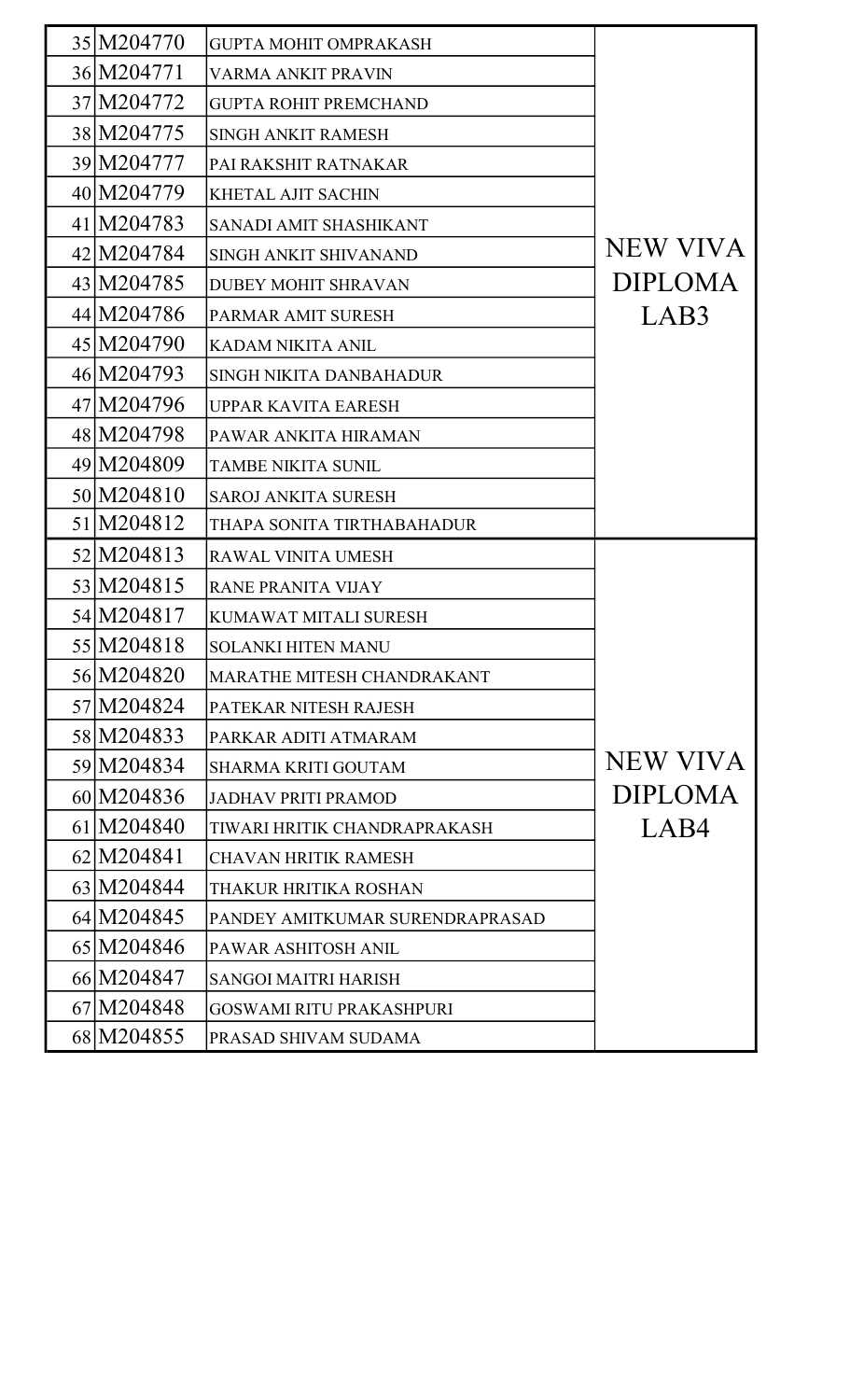| 69 M204857  | THAKUR SHIVANI DURGANAND           |                 |
|-------------|------------------------------------|-----------------|
| 70 M204859  | <b>MAHALE SHIVANI PRAKASH</b>      |                 |
| 71 M204861  | <b>CHAVAN SHIVANI SUBHASH</b>      |                 |
| 72 M204865  | LAKHANI DIXITA RAMESH              |                 |
| 73 M204866  | <b>SHAIKH ATIYA ABDULWAHID</b>     |                 |
| 74 M204867  | <b>DAREDIA RIYA ANWAR</b>          |                 |
| 75 M204868  | <b>MISHRA PRIYA BABLU</b>          |                 |
| 76 M204872  | <b>GHORUI PRIYA PRODIP</b>         | <b>NEW VIVA</b> |
| 77 M204882  | SHINDE PRIYANKA SANJAY             | <b>DIPLOMA</b>  |
| 78 M 204883 | SOLANKI NIYATI PANKAJSINH          | LAB5            |
| 79 M204884  | <b>SHAIKH SAIYMA GOUSMUIYODDIN</b> |                 |
| 80 M204885  | <b>SOLANKI PIYUSH PRAVIN</b>       |                 |
| 81 M204886  | <b>KHAMKAR PIYUSH SANJAY</b>       |                 |
| 82 M204889  | <b>JAIN NIRAJ PRAMOD</b>           |                 |
| 83 M204893  | PARAB ANUJA GOPAL                  |                 |
| 84 M204897  | <b>SINGH POOJA MANOJ</b>           |                 |
| 85 M204900  | YADAV POOJA RAMSIDHARE             |                 |
| 86 M204901  | <b>NAIK RUTUJA VIDYADHAR</b>       |                 |
| 87 M204902  | SINGH POOJA YASHWANT               |                 |
| 88 M204905  | PATIL PRAJAKTA DILIP               |                 |
| 89 M2049 12 | <b>KAMBLE SEJAL MAHENDRA</b>       |                 |
| 90 M204925  | <b>MAURYA ANJALI RAJESH</b>        |                 |
| 91 M204926  | THAPA GUNJAN DEV                   |                 |
| 92 M204927  | <b>SATIYA PUJAN MANOJ</b>          |                 |
| 93 M204929  | <b>JUSTIN RAJAN THOMAS</b>         | <b>NEW VIVA</b> |
| 94 M204932  | <b>MISHRA RAJANKUMAR DEEPAK</b>    | <b>DIPLOMA</b>  |
| 95 M204933  | MATALIYA JANVI JITENDRA            | LAB6            |
| 96 M204935  | <b>NAVALE TEJAP PRADIP</b>         |                 |
| 97 M204936  | <b>PADAVE TEJAS SANDIP</b>         |                 |
| 98 M204939  | <b>CHAVAN TEJASVI PUNDALIK</b>     |                 |
| 99 M204940  | <b>BENDRE TEJASWINI ABA</b>        |                 |
|             |                                    |                 |
| 100 M204943 | <b>JAMARIYA JAY BHIMJIBHAI</b>     |                 |
| 101 M204944 | <b>GUPTA SANJAY GANESH</b>         |                 |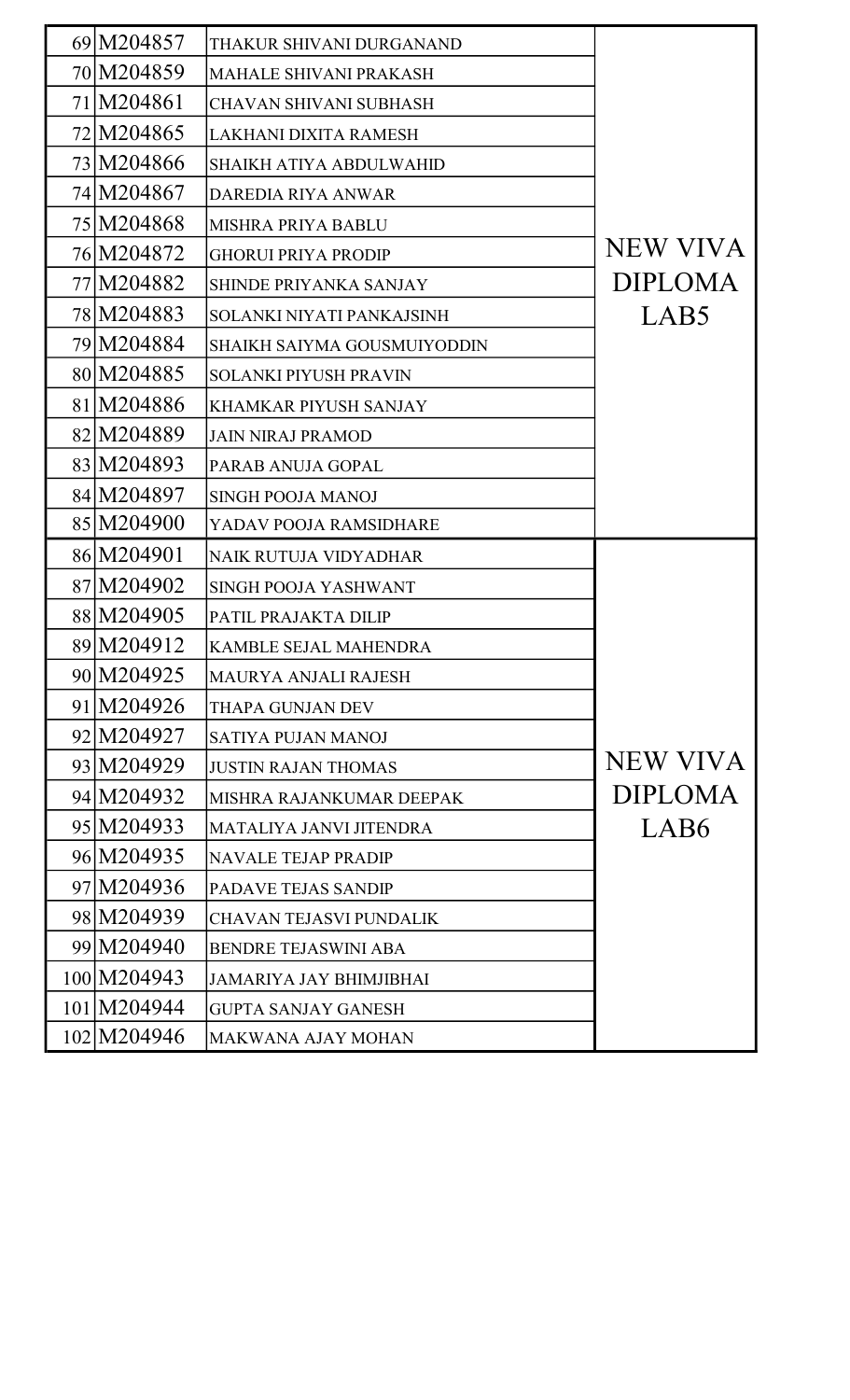| 103 M204947 | <b>LONDHE VIJAY RAMESH</b>        |                  |
|-------------|-----------------------------------|------------------|
| 104 M204951 | DEVATWAL JAYESH RAJESH            |                  |
| 105 M204953 | <b>MORE RAJ JAYRAM</b>            |                  |
| 106 M204955 | <b>GUPTA RANJEET RAJENDRA</b>     |                  |
| 107 M204956 | <b>SHAIKH HUJEF ASIF</b>          |                  |
| 108 M204958 | RUIDAS RAJESH NISHIKANTA          |                  |
| 109 M204959 | PUJARI RAJESHWARI HARISH          |                  |
| 110 M204962 | <b>GAIKWAD AJIT DINKAR</b>        | <b>NEW VIVA</b>  |
| 111 M204970 | <b>JADHAV BAJRANG LAXMAN</b>      | <b>DIPLOMA</b>   |
| 112 M204972 | MAHATO ARJUN CHANDRADEV           | LAB7             |
| 113 M204974 | <b>BISWAS RUJUTA JOYATU</b>       |                  |
| 114 M204975 | KADAM PRAJWAL PRABHAKAR           |                  |
| 115 M204977 | <b>KALE RUTIK DHANANJAY</b>       |                  |
| 116 M204979 | DAS DEEPAK KUMAR HORIL            |                  |
| 117 M204981 | <b>SHAH RITIK NILESH</b>          |                  |
| 118 M204984 | <b>MORE RUTIK RAMESH</b>          |                  |
| 119 M204989 | <b>NAR AASHIKA MAHESH</b>         |                  |
| 120 M204992 | VARMA PANKAJ MANOJ                |                  |
| 121 M204995 | AUSARMAL KAJAL BHIMRAO            |                  |
| 122 M204997 | <b>NAGALKAR KALPESH PRADIP</b>    |                  |
| 123 M204999 | <b>GUPTA MUSKAN RAJKUMAR</b>      |                  |
| 124 M205004 | <b>GHADIGAONKAR ANIKET PRAMOD</b> |                  |
| 125 M205005 | <b>SHINDE OMKAR AVINASH</b>       |                  |
| 126 M205006 | DEVKAR OMKAR BALASAHEB            |                  |
| 127 M205007 | <b>CHAVAN OMKAR CHINTAMAN</b>     | <b>NEW VIVA</b>  |
| 128 M205017 | <b>CHAVAN OMKAR SANDEEP</b>       | <b>DIPLOMA</b>   |
| 129 M205018 | <b>SAWANT OMKAR SANDEEP</b>       | LAB <sub>8</sub> |
| 130 M205023 | TAWADE OMKAR SUBHASH              |                  |
| 131 M205028 | MERCHANT KARAN DHARMENDRA         |                  |
| 132 M205029 | MINWALLA KARINA NAVROZ            |                  |
| 133 M205030 | <b>MANDAL VIKAS NAVIN</b>         |                  |
| 134 M205031 | <b>TIWARI VIKAS VIJAY</b>         |                  |
| 135 M205032 | <b>SHARMA AAKASH AJAY</b>         |                  |
| 136 M205034 | BAVAKAR AKASH CHANDRAKANT         |                  |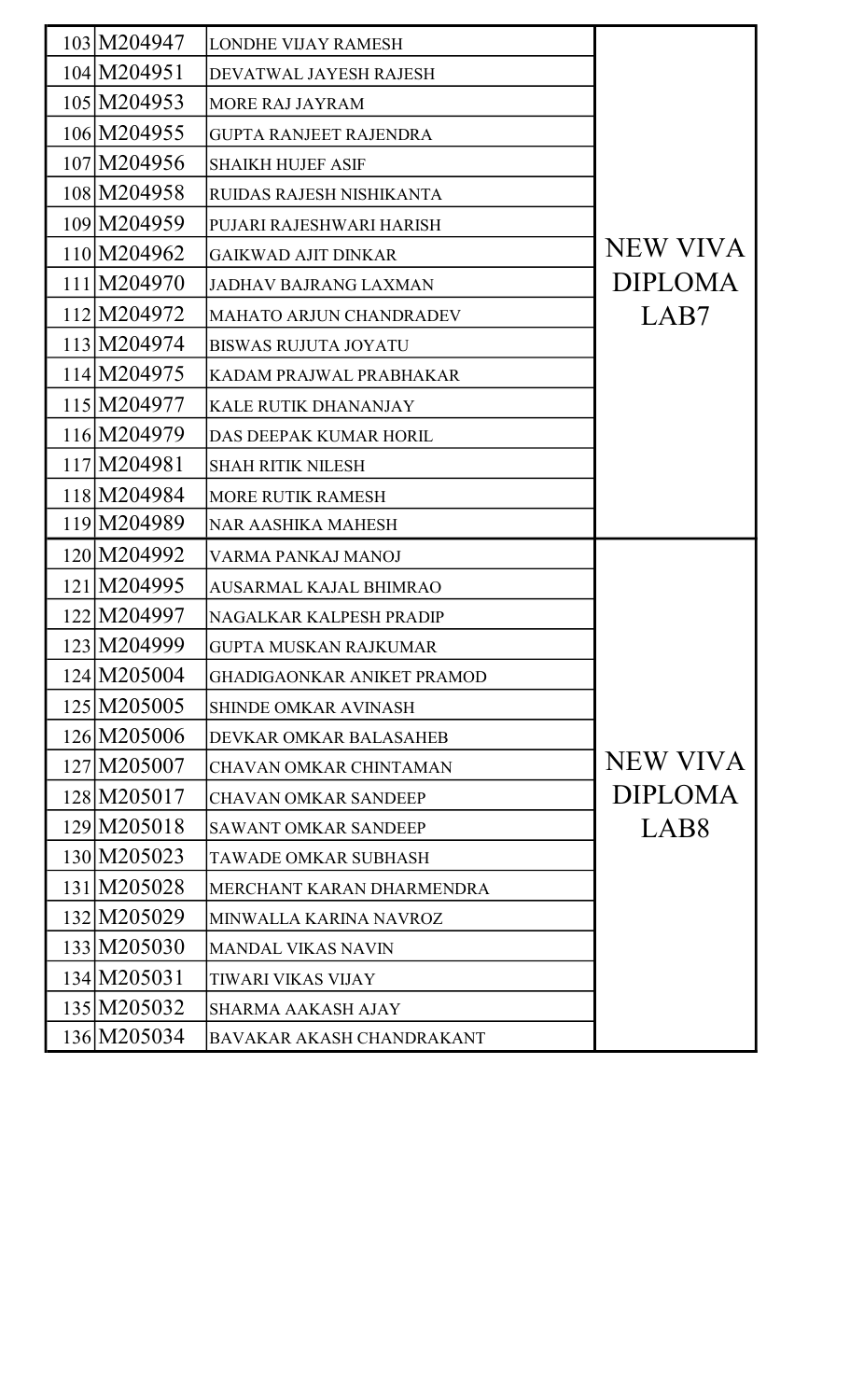| 137 M205036 | MHATRE AAKASH JAGDISH              |                 |
|-------------|------------------------------------|-----------------|
| 138 M205038 | DAS OMPRAKASH MAHENDRA             |                 |
| 139 M205040 | AAHIR PRAKASH MOTILAL              |                 |
| 140 M205041 | VALMIKI AKASH PREMPAL              |                 |
| 141 M205047 | <b>DUBEY ANIKET AJAY</b>           |                 |
| 142 M205048 | <b>GUPTA SANKET AKHILESH</b>       |                 |
| 143 M205049 | <b>HAZRA ANIKET ANUP</b>           |                 |
| 144 M205059 | <b>GUPTA SANKET SANTOSH</b>        | NEW VIVA        |
| 145 M205061 | PAWAR SANKET SIDDHARTH             | <b>DIPLOMA</b>  |
| 146 M205064 | PATIL SANKET SURESH                |                 |
| 147 M205065 | <b>BHOIR ANIKET SURESH</b>         | LAB9            |
| 148 M205069 | PARKER SUKHADA SURESH              |                 |
| 149 M205072 | PILLAI NIKHIL SURESH               |                 |
| 150 M205074 | <b>TAWDE DEVKI DIGAMBAR</b>        |                 |
| 151 M205076 | SHAIKH SAKINA TEJMOHAMMAD          |                 |
| 152 M205078 | <b>RANE RAJ KISHOR</b>             |                 |
| 153 M205079 | PATHAK ANKIT JITENDRA              |                 |
| 154 M205080 | TIWARI ANKIT KAUSHALKISHOR         |                 |
| 155 M205081 | PANDEY ANKIT MANOJ                 |                 |
| 156 M205083 | <b>SAKPAL ANKITA ARVIND</b>        |                 |
| 157 M205093 | <b>MANDAL VIKRAM BAIJU</b>         |                 |
| 158 M205095 | <b>SHENOY VIKRAM VENKATRAMANA</b>  |                 |
| 159 M205097 | MAURYA ANKRIT ARVIND               |                 |
| 160 M205102 | <b>GANDHI MOKSHA NILESH</b>        |                 |
| 161 M205104 | SHETTY SAKSHA SADASHIV             |                 |
| 162 M205105 | <b>GOSAVI DAKSHA SAGUNATH</b>      | <b>NEW VIVA</b> |
| 163 M205106 | <b>CHAVAN DAKSHA SANJAY</b>        | <b>DIPLOMA</b>  |
| 164 M205111 | KUMBHAR AKSHATA JYOTIBA            |                 |
| 165 M205116 | <b>SOLANKI AKSHAY KAMAL</b>        | LAB10           |
| 166 M205120 | WATKAR SAKSHI BHASKAR              |                 |
| 167 M205121 | MOOLYA SAKSHI JAYA                 |                 |
| 168 M205126 | <b>TAWADE SAKSHI PRASAD</b>        |                 |
| 169 M205131 | PATHAK SAKSHI VIKAS                |                 |
| 170 M205132 | SOLANKI EKSHITA ASHWINBHAI         |                 |
| 171 M205137 | <b>GAUD AMANKUMAR PRADEEPKUMAR</b> |                 |
| 172 M205140 | <b>JHA RICHAKUMARI SANJAY</b>      |                 |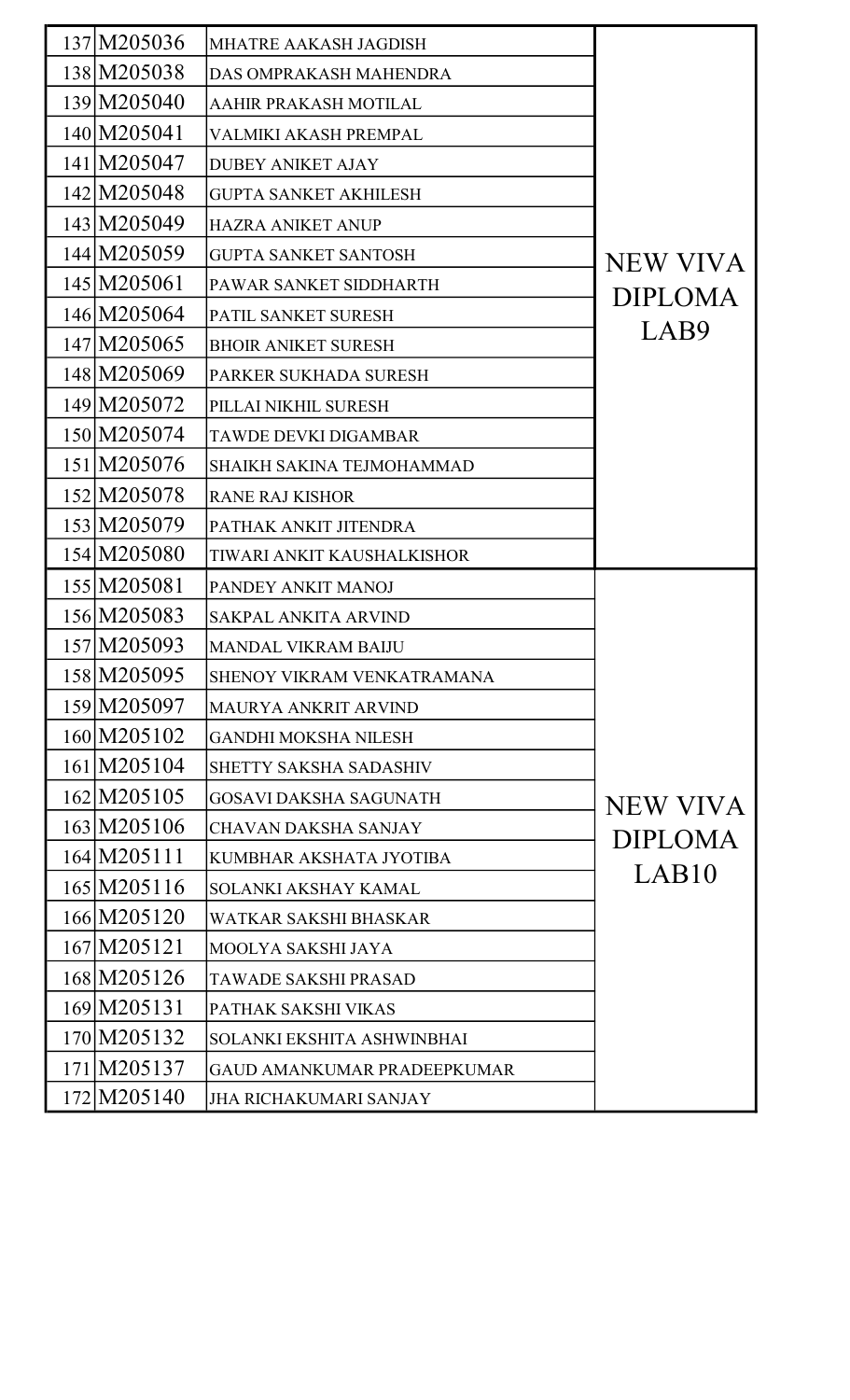| 173 M205141 | <b>JHA RUPAMKUMARI VISHWANATH</b> |          |
|-------------|-----------------------------------|----------|
| 174 M205142 | PENDHARI KUNAL MAHENDRA           |          |
| 175 M205144 | <b>SINGH RINKY GOPAL</b>          |          |
| 176 M205147 | <b>KORI KAPIL ATIBAL</b>          |          |
| 177 M205148 | <b>JAIN SEJAL BHARAT</b>          |          |
| 178 M205150 | <b>SHAH SAHIL DADU</b>            |          |
| 179 M205151 | PATEL NEEL DAHYABHAI              |          |
| 180 M205152 | <b>JHA SHITAL DINESH</b>          |          |
| 181 M205153 | <b>SOSA ACHAL DINESH</b>          |          |
| 182 M205154 | PATEL NEEL DIPESHBHAI             |          |
| 183 M205163 | <b>SHAH NEMAL PRAVIN</b>          |          |
| 184 M205165 | <b>BERDE SAIL RAJAN</b>           |          |
| 185 M205170 | <b>TARE KUNAL SANDIP</b>          |          |
| 186 M205178 | <b>MAIN SAHIL VASANT</b>          |          |
| 187 M205180 | <b>SANE NIHAL VIKAS</b>           |          |
| 188 M205181 | MAURYA MALA KAMLESHKUMAR          |          |
| 189 M205185 | <b>SHAIKH ASLAN RAJJAK</b>        |          |
| 190 M205186 | MEWADA MILAN VINODBHAI            |          |
| 191 M205189 | PATIL PALLAVI PRAKASH             |          |
| 192 M205190 | CHANDANA LAXMANSINGH BHAGWATSINGH |          |
| 193 M205191 | PAWASKAR LAXMEE DEEPAK            |          |
| 194 M205193 | PATIL KAMLESH GAVARCHAND          | NEW VIVA |
| 195 M205194 | KASARE ASLESHA AJAY               |          |
| 196 M205196 | <b>APTE ANJALI ASHISH</b>         | LAB 114  |
| 197 M205199 | LAKHANI ALI MOHAMMAD AMIR         |          |
| 198 M205200 | <b>BHIMANPALLI NARSIMHA ANAND</b> |          |
| 199 M205201 | <b>RAUT MANALI NIVAS</b>          |          |
| 200 M205202 | <b>JAIN ANJALI PRAKASH</b>        |          |
| 201 M205206 | OJHA SONALI SURESH                |          |
| 202 M205208 | <b>NADAR RAMLINGAM GANESH</b>     |          |
| 203 M205211 | MANEKIA ALIZA IQBAL               |          |
| 204 M205212 | SANDHA AALKA UTTAM                |          |
| 205 M205214 | <b>SHETTY PALLAVI JAGDISH</b>     |          |
| 206 M205215 | <b>WARANG PALLAVI PRAKASH</b>     |          |
| 207 M205221 | REDKAR KALPESH AMARNATH           |          |
| 208 M205222 | <b>KONGIL KALPESH BABU</b>        |          |
| 209 M205223 | <b>MHATRE KALPESH SURESH</b>      |          |
| 210 M205225 | <b>SAWANT TULSI SANJAY</b>        |          |
| 211 M205232 | <b>KHAN SALIM AYUB</b>            |          |
| 212 M205233 | <b>SHAH FORAM KISHOR</b>          |          |
| 213 M205234 | <b>KAMDAR HEM MANOJ</b>           |          |
| 214 M205235 | <b>SUTAR ALIM MANSOORBHAI</b>     |          |
| 215 M205237 | <b>SONI SHYAM NILESH</b>          |          |
| 216 M205238 | <b>MOHD ASLAM RAMZANI</b>         |          |
| 217 M205240 | <b>SATI KARIMA ALTAF</b>          |          |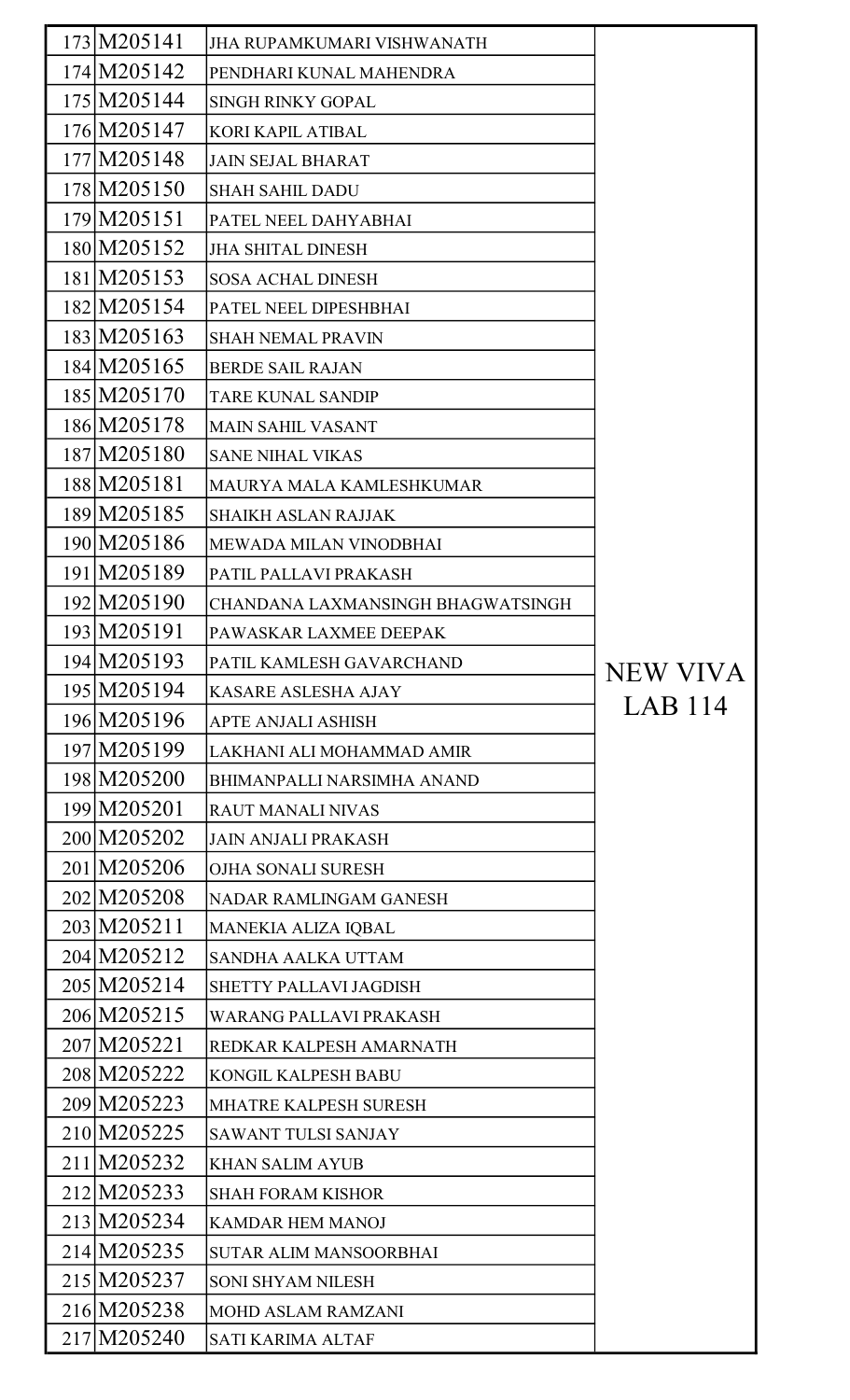| 218 M205241 | VISHWAKARMA AMIT SHIVKUMAR         |          |
|-------------|------------------------------------|----------|
| 219 M205242 | VISHWAKARMA ANJALI MUNNA           |          |
| 220 M205245 | VISHWAKARMA BIPIN SANTOSH          |          |
| 221 M205248 | VISHWAKARMA OMKAR BHARAT           |          |
| 222 M205249 | VISHWAKARMA OMPRAKASH YOGENDRA     |          |
| 223 M205251 | <b>VISHWAKARMA RAJU VINOD</b>      |          |
| 224 M205253 | VISHWAKARMA RATNA LALCHANDRA       |          |
| 225 M205255 | VISHWAKARMA SANDEEP SAMARNATH      |          |
| 226 M205256 | VISHWAKARMA SANDEEP RAVIKANT       |          |
| 227 M205257 | VISHWAKARMA SAPNAKUMARI RADHESHYAM |          |
| 228 M205258 | VISHWAKARMA SUMIT RAMBACHAN        |          |
| 229 M205260 | VISHWAKARMA SURAJ LALMAN           |          |
| 230 M205263 | VISHWAKARMA VIKAS MUNNALAL         |          |
| 231 M205265 | <b>GANGURDE MAHESH SURESH</b>      |          |
| 232 M205268 | <b>SHAIKH JAMAL MAJIUDDIN</b>      |          |
| 233 M205271 | <b>SUTHAR KOMAL PUKHRAJ</b>        |          |
| 234 M205274 | <b>GUDELLI AMAN RAVI</b>           |          |
| 235 M205276 | <b>SHAIKH ARMAN TABBIR</b>         |          |
| 236 M205277 | PARALKAR MANASI SAIPRASAD          |          |
| 237 M205278 | <b>LOKHANDE MANAV SAMEER</b>       |          |
| 238 M205281 | <b>SARANG HEMANGI SHIVRAM</b>      |          |
| 239 M205282 | <b>GHODSE HIMANI SHASHIKANT</b>    | NEW VIVA |
| 240 M205284 | <b>BELWAL HIMANSHU KAILASH</b>     |          |
| 241 M205285 | PANDYA HIMANSHU VIJAY              | LAB 102  |
| 242 M205288 | <b>BHOIR VISMAY NITIN</b>          |          |
| 243 M205290 | <b>KINI CHINMAY SANDIP</b>         |          |
| 244 M205294 | PEDNEKAR MAYURESH MANGESH          |          |
| 245 M205296 | <b>JOSHI SHAMBHAVI SHRIPATI</b>    |          |
| 246 M205298 | KHATRI SAMEER BASHIR AHMED         |          |
| 247 M205299 | <b>CHALKE SAMEER JAYDEEP</b>       |          |
| 248 M205300 | PARIDA SAMEER PANCHANAN            |          |
| 249 M205302 | <b>SHUKLA SUMEET VIKAS</b>         |          |
| 250 M205305 | <b>SHAIKH NOMEJA GULJAR</b>        |          |
| 251 M205306 | THORAT JAMES ROBERT                |          |
| 252 M205309 | <b>SWAMI LAXMI CHANDRADEEP</b>     |          |
| 253 M205311 | <b>SHAH CHARMI VIJAY</b>           |          |
| 254 M205312 | <b>RAVALIYA MIHIR MANISH</b>       |          |
| 255 M205313 | PATIL BHUMIKA PARSHURAM            |          |
| 256 M205315 | <b>GHARAT SAMIKSHA MANOHAR</b>     |          |
| 257 M205317 | <b>SHAH DHRUMIL DEEPALI</b>        |          |
| 258 M205318 | <b>DOLANI SAMIL JENATALI</b>       |          |
| 259 M205320 | UTEKAR DAMINI TUKARAM              |          |
| 260 M205322 | KANADE NIMISHA MADHUKAR            |          |
| 261 M205323 | <b>TRIVEDI AMISHA NARESH</b>       |          |
| 262 M205324 | <b>SALAP BHUMISHA PRADEEP</b>      |          |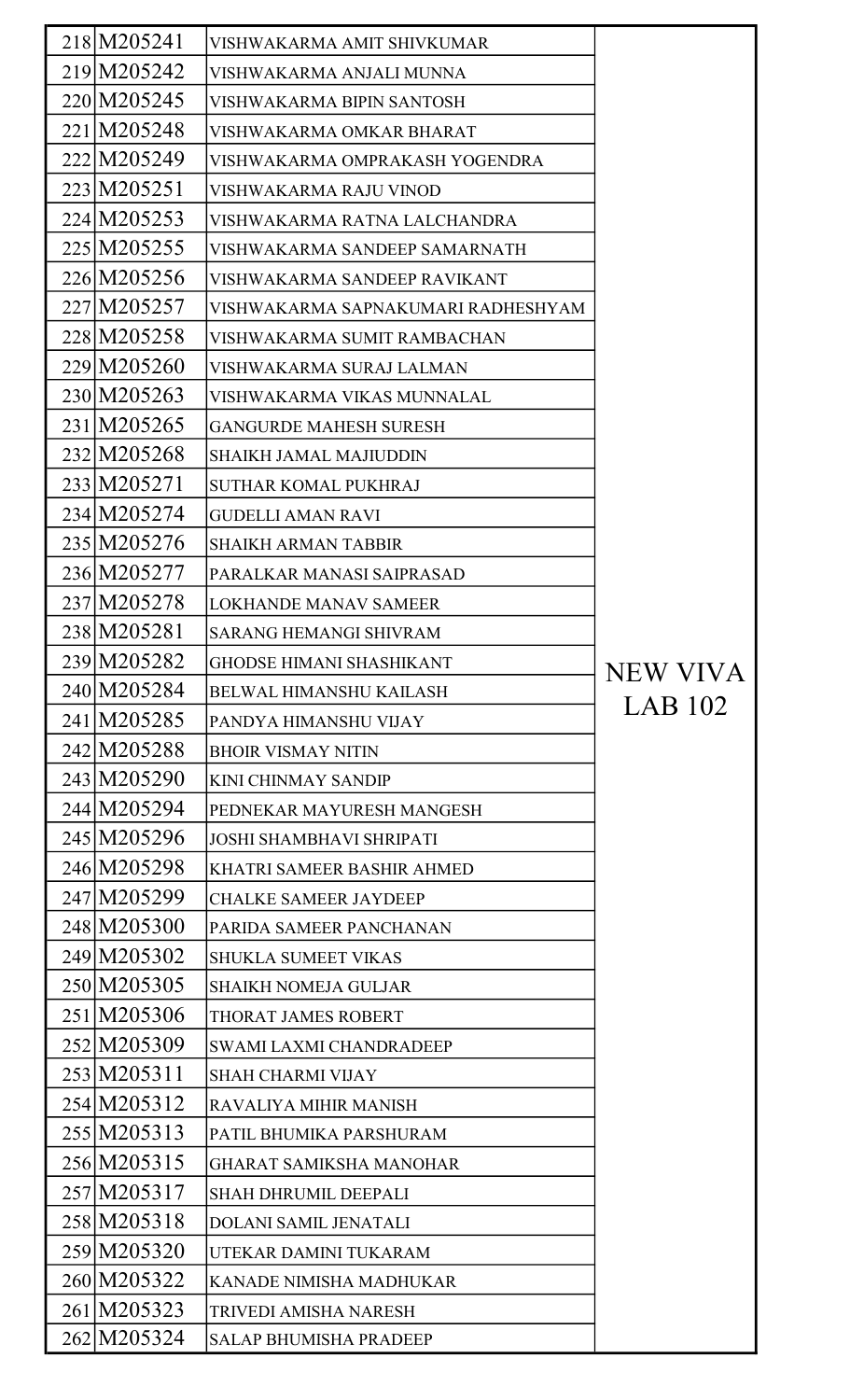| 263 M205327 | PARMAR SUMIT BHARATBHAI          |          |
|-------------|----------------------------------|----------|
| 264 M205328 | <b>JOSHI PRAMIT DEEPAK</b>       |          |
| 265 M205329 | THAKKAR SMIT PRAVIN              |          |
| 266 M205333 | DIGHE SHAMITA MAHENDRA           |          |
| 267 M205336 | <b>NACHARE OMKAR VIJAY</b>       |          |
| 268 M205337 | <b>GAIKWAD OMKAR VINOD</b>       |          |
| 269 M205340 | KHAN MOHAMMADUMAR SHAMIMAHMED    |          |
| 270 M205341 | RAJPUT HIMMAT SINGH FATHAH SINGH |          |
| 271 M205342 | THAKUR SIMMI MANOJKUMAR          |          |
| 272 M205343 | <b>KURKURE AMOGH VIVEK</b>       |          |
| 273 M205346 | PANDEY ANMOL SUBHASHCHANDRA      |          |
| 274 M205347 | <b>GHORPADE MONIKA BALASO</b>    |          |
| 275 M205350 | RATHOD DIMPAL BALWANT            |          |
| 276 M205356 | PARMAR NAMRATA MULJI             |          |
| 277 M205360 | <b>SAWANT SAMRUDDHI SANDEEP</b>  |          |
| 278 M205361 | <b>SHINDE SAMRUDHI RAJESH</b>    |          |
| 279 M205364 | <b>JAIN CHARMY LALIT</b>         |          |
| 280 M205365 | <b>GAZI MOEEN ALTAF</b>          |          |
| 281 M205366 | <b>MARU ROHAN AMRUT</b>          |          |
| 282 M205368 | <b>JHA ROSHAN BABLU</b>          |          |
| 283 M205369 | <b>BHOJ NAREN DHIRAJ</b>         |          |
| 284 M205373 | MANIKANDAN MADHURI MAYA          |          |
| 285 M205374 | <b>KHAN ARMAN MUBARAK</b>        |          |
| 286 M205379 | <b>SHAH IMRAN REHMAN</b>         |          |
| 287 M205383 | <b>RAUT PAVAN VASUDEV</b>        |          |
| 288 M205384 | PATEL ZARNA BHARAT               |          |
| 289 M205385 | SINGHDASANA HIMMAT KESARSINGH    |          |
| 290 M205388 | <b>BURRA NAINA RAJU</b>          | OLD VIVA |
| 291 M205391 | PATIL NAINA SHANKAR              | LAB 204A |
| 292 M205393 | MURKAR NINAD RAJAN               |          |
| 293 M205394 | <b>SHAIKH JUNAID SHAKEEL</b>     |          |
| 294 M205397 | <b>KAMBLE RONAK LAXMAN</b>       |          |
| 295 M205398 | MEHTA SHONAK RAMKRISHNA          |          |
| 296 M205400 | PAYARE MINAKSHI CHANDRAKANT      |          |
| 297 M205402 | <b>GHARAT KUNAL JAGDISH</b>      |          |
| 298 M205403 | <b>ODEDRA JINAL JAYESH</b>       |          |
| 299 M205405 | TAVARE MINAL MARUTI              |          |
| 300 M205407 | PATEL MRUNAL RAMESH              |          |
| 301 M205416 | <b>SAWANT RUNALI RAVINDRA</b>    |          |
| 302 M205428 | <b>SHAIKH ADNAN FAROOKH</b>      |          |
| 303 M205431 | BHARDWAJ NANDINI SANJAYSINGH     |          |
| 304 M205432 | TODANKAR NANDINI SANDEEP         |          |
| 305 M205434 | SINGH AVINASH DHARAMRAJ          |          |
| 306 M205437 | PATIL PRANAV PRAKASH             |          |
| 307 M205438 | REDKAR ARNAV SADGURU             |          |
| 308 M205443 | NAWALE VINAY VINAYAK             |          |
| 309 M205445 | <b>JADHAV VINAYAK PRAKASH</b>    |          |
| 310 M205448 | YADAV ANAND RAMNARAYAN           |          |
| 311 M205451 | <b>GURAV CHANDANI RAJU</b>       |          |
| 312 M205452 | <b>SUVARE MANDAR CHANDRAKANT</b> |          |
| 313 M205457 | SHARMA SANDEEP BHAIRAVDUTT       |          |
| 314 M205461 | KINI JITENDRA SHAMRAO            |          |
| 315 M205463 | MUKHIYA INDRADEV SATYANARAYAN    |          |
| 316 M205464 | <b>KHAN FARINE PARVEZ</b>        |          |
| 317 M205465 | YADAV NAVNEET NARENDER           |          |
|             |                                  |          |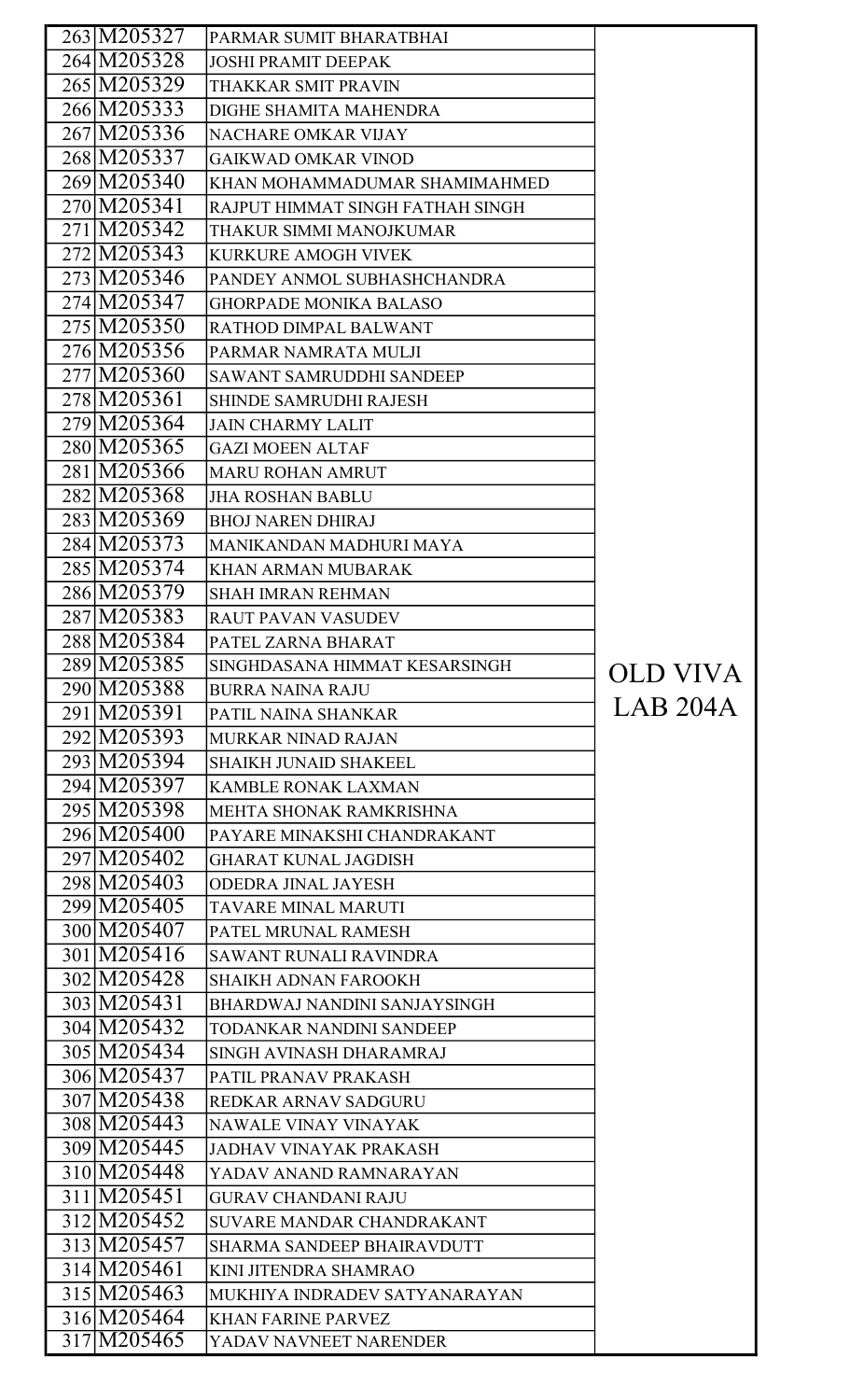| 318 M205471                | SHIRSAT SNEHAL HEMANT          |                 |
|----------------------------|--------------------------------|-----------------|
| 319 M205472                | <b>DIVEKAR SNEHAL SACHIN</b>   |                 |
| 320 M205474                | <b>THAKUR GANESH DEVA</b>      |                 |
| 321 M205481                | VEERAN GANESH VELLAISWAMI      |                 |
| 322 M205484                | <b>RANE DEVANG ANANT</b>       |                 |
| 323 M205485                | <b>GOLE SARANG HANUMANT</b>    |                 |
| 324 M205490                | <b>CHAVAN MANGESH AVINASH</b>  |                 |
| 325 M205491                | <b>SHAH HEMANGI SUNIL</b>      |                 |
| 326 M205500                | PANDEY SUNIDHI KESHAV          |                 |
| 327 M205502                | <b>BARLA JENNIFER BENEDIK</b>  |                 |
| 328 M205510                | VIRANI SUNILKUMAR FIDAHUSSAIN  |                 |
| 329 M205511                | SINGH PURNIMA KAUSHAL          |                 |
| 330 M205513                | <b>DINANI RENISH AMIRALI</b>   |                 |
| 331 M205514                | <b>HAWARI DANISH BABU</b>      |                 |
| 332 M205518                | DORUGADE NISHIKET NAMDEO       |                 |
| 333 M205519                | <b>JADHAV KANISHKA DEEPAK</b>  |                 |
| 334 M205520                | MONDAL SUNITA DILIP            |                 |
| 335 M205523                | NAUDIYAL NITIN NARAYAN         |                 |
| 336 M205527                | RATHOD KINJAL MUKESH           |                 |
| 337 M205530                | <b>GHARAT SANJANA MAHENDRA</b> |                 |
| 338 M205532                | <b>SHARMA SANJAY BANSHILAL</b> |                 |
| 339 M205533                | <b>GOSAVI SANJAY NANDKUMAR</b> |                 |
| 340 M205534                | PILLAI RANJEET RAMCHANDRAN     |                 |
| 341 M205536                | <b>SHINDE MANJIRI HARIBHAU</b> |                 |
| 342 M205538                | <b>JAIN MAYANK PUKHRAJ</b>     | <b>OLD VIVA</b> |
| 343 M205539                | <b>JHA PRIYANKA ANAND</b>      |                 |
| 344 M205541                | KANDALGOANKAR OMKAR PRASHANT   | <b>LAB 204B</b> |
| 345 M205543                | <b>MISHRA DINKAR SATISH</b>    |                 |
| 346 M205548                | SAHANI PINKI KUMARI GUPTESHWAR |                 |
| 347 M205549                | <b>DWIVEDI ANKIT RAJEEV</b>    |                 |
| 348 M205556                | PATIL AKANKSHA KISHOR          |                 |
| 349 M205559                |                                |                 |
|                            | <b>JAGDE AKANKSHA SHIVKANT</b> |                 |
| 350 M205562                | CHURI AJINKYA NARENDRA         |                 |
| 351 M205564                | <b>MEDDA CHINMAY ARUN</b>      |                 |
| 352 M205566                | PITALE TANMAY PRAFULL          |                 |
| 353 M205567                | <b>JADHAV TANMAY RAJENDRA</b>  |                 |
| 354 M205568                | <b>JADHAV TANMAY SURESH</b>    |                 |
| 355 M205573                | <b>METKAR MANSEE MANGESH</b>   |                 |
| 356 M205577                | <b>SAWANT MANSI PRAKASH</b>    |                 |
| 357 M205579                | <b>GOWARI MANSI RAJESH</b>     |                 |
| 358 M205580                | THAKUR MANSI SACHIN            |                 |
| 359 M205582                | VARMA SHANTARAM SURENDRA       |                 |
| 360 M205585                | MISHRA SANTOSHI RAMSHANKAR     |                 |
| 361 M205587                | <b>DAS SANTANU SUKUMAR</b>     |                 |
| 362 M205588                | <b>GUPTA TANNU VIJAY</b>       |                 |
| 363 M205590                | PUTHRAN ANURAJ GOWRISH         |                 |
| 364 M205595                | PALAV JIDNYASA SHYAM           |                 |
| 365 M205596                | DHURI JIDNYESH VIRENDRA        |                 |
| 366 M205601                | HATPALE ROHAN RAJESH           |                 |
| 367 M205606<br>368 M205607 | KOTHARI MOHIT LALIT            |                 |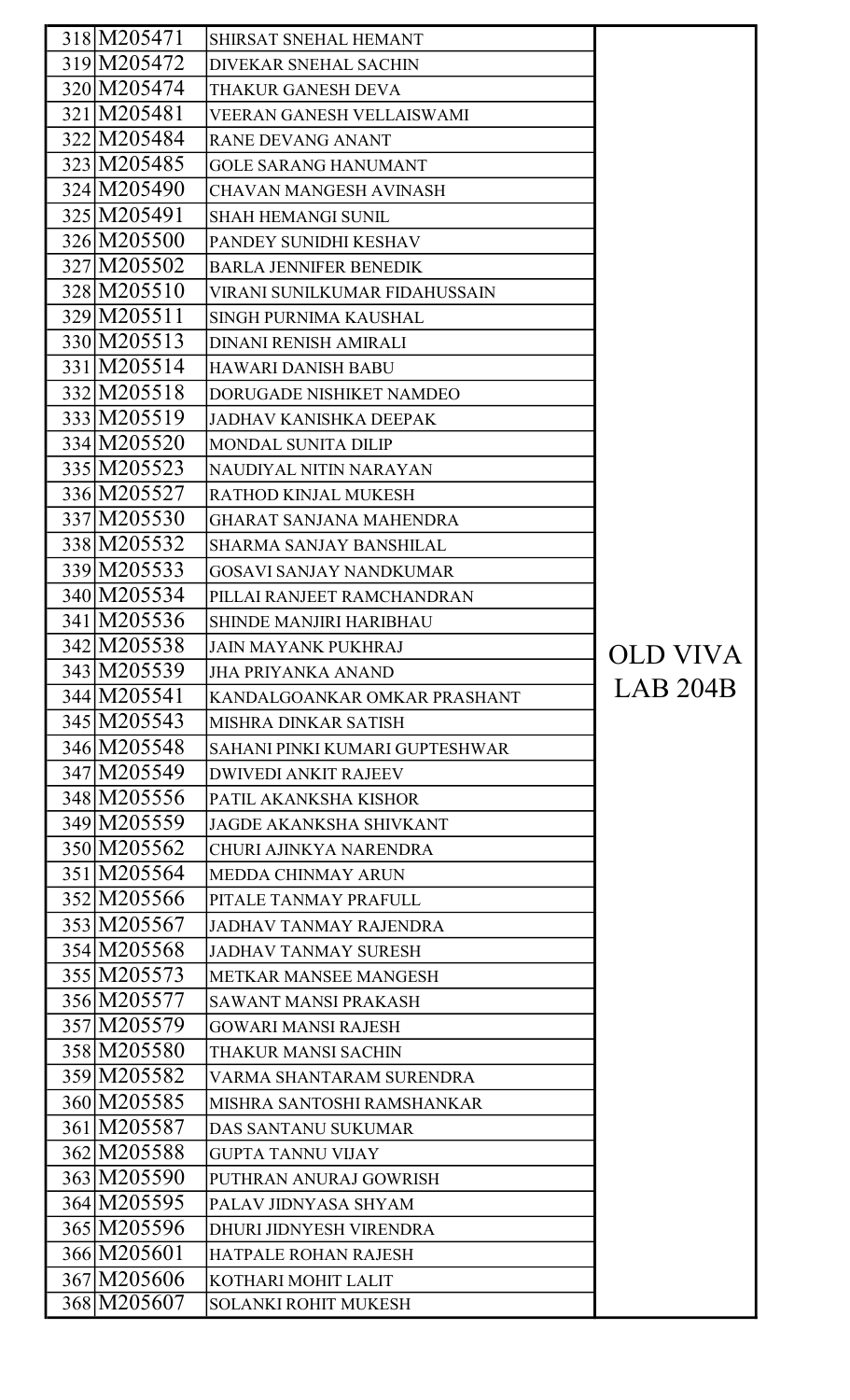| 369 M205612  | KOBANAK ROHIT SURENDRA            |          |
|--------------|-----------------------------------|----------|
| 370 M205616  | <b>CHAVDA POOJA DHANJI</b>        |          |
| 371 M205617  | <b>JADHAV POOJA KISHOR</b>        |          |
| 372 M205620  | <b>SHARMA POOJA PARASNATH</b>     |          |
| 373 M205624  | <b>JADHAV POOJA SANJAY</b>        |          |
| 374 M205631  | <b>SHINDE POOJA UMESH</b>         |          |
| 375 M205633  | <b>CHOUHAN LOKESH JAY</b>         |          |
| 376 M205634  | PATNALA MOKSHA DEVUDU             |          |
| 377 M205637  | YADAV ANMOL RAMESHCHAND           |          |
| 378 M 205641 | MUNDEKAR OMKAR RAJARAM            |          |
| 379 M 205643 | KADVEKAR OMKAR VINAYAK            |          |
| 380 M205651  | <b>SHARMA POONAM KAMLESH</b>      |          |
| 381 M205653  | PAWAR SALONEE SANDEEP             |          |
| 382 M205654  | <b>GAWAD SALONI ANIL</b>          |          |
| 383 M205657  | LAKHANI POOJA ARVIND              |          |
| 384 M205658  | PANGALE POOJA DEEPAK              |          |
| 385 M205659  | LAKHANI POOJA HIMANSHU            |          |
| 386 M205667  | KHAN MAHFOOZ ALAM MOHD AZAM       |          |
| 387 M205673  | <b>ABRAHAM ROSEMARY BIJU</b>      |          |
| 388 M205674  | <b>DHAVADE ROSHAN BABAN</b>       |          |
| 389 M205677  | <b>DMELLO FLOSSY LUIS</b>         |          |
| 390 M205679  | <b>PATOLE JYOTI SANDEEP</b>       | OLD VIVA |
| 391 M205680  | <b>SHARMA JYOTI VIJAY</b>         | LAB 311A |
| 392 M205686  | PATEL DEEP KIRANKUMAR             |          |
| 393 M205687  | MEHRA DEEPA GOVINDSINGH           |          |
| 394 M205688  | YADAV DEEPA SHATRUGHAN            |          |
| 395 M205689  | <b>GUPTA DEEPAK ARVIND</b>        |          |
| 396 M205693  | DUBEY DEEPAK OMPRAKASH            |          |
| 397 M205694  | <b>DUBEY DEEPAK RAJKUMAR</b>      |          |
| 398 M205695  | <b>SAWALE DIPAK SIDDHARTH</b>     |          |
| 399 M205701  | <b>GALA TEJ PANKAJ</b>            |          |
| 400 M205703  | NAGARKAR PARVATI SANDESH          |          |
| 401 M205704  | <b>DOIPHODE PAWAN ASHOK</b>       |          |
| 402 M205705  | DEOLEKAR PAWAN JANARDHAN          |          |
| 403 M205707  | PANDEY RUPESH GIRISH              |          |
| 404 M205709  | PAYER KALPESH KRISHNA             |          |
| 405 M205716  | RAWAT DEEPIKA HARISHCHANDRA SINGH |          |
| 406 M205717  | <b>BEHERA DIPIKA UDAY</b>         |          |
| 407 M205719  | SHETTY ARPITA NAGRAJ              |          |
| 408 M205725  | <b>SUTAR SWAPNIL SAMBHAJI</b>     |          |
| 409 M205733  | <b>BHOWMICK PRADIPTI PRITAM</b>   |          |
| 410 M205735  | <b>GAHLOT OMPRAKASH VENARAM</b>   |          |
| 411 M205738  | PADHIYAR PRANAY RAJESH            |          |
| 412M205741   | AMBOLKAR PRAPTI AJAY              |          |
| 413 M205742  | THOMBARE PRAPTI TUKARAM           |          |